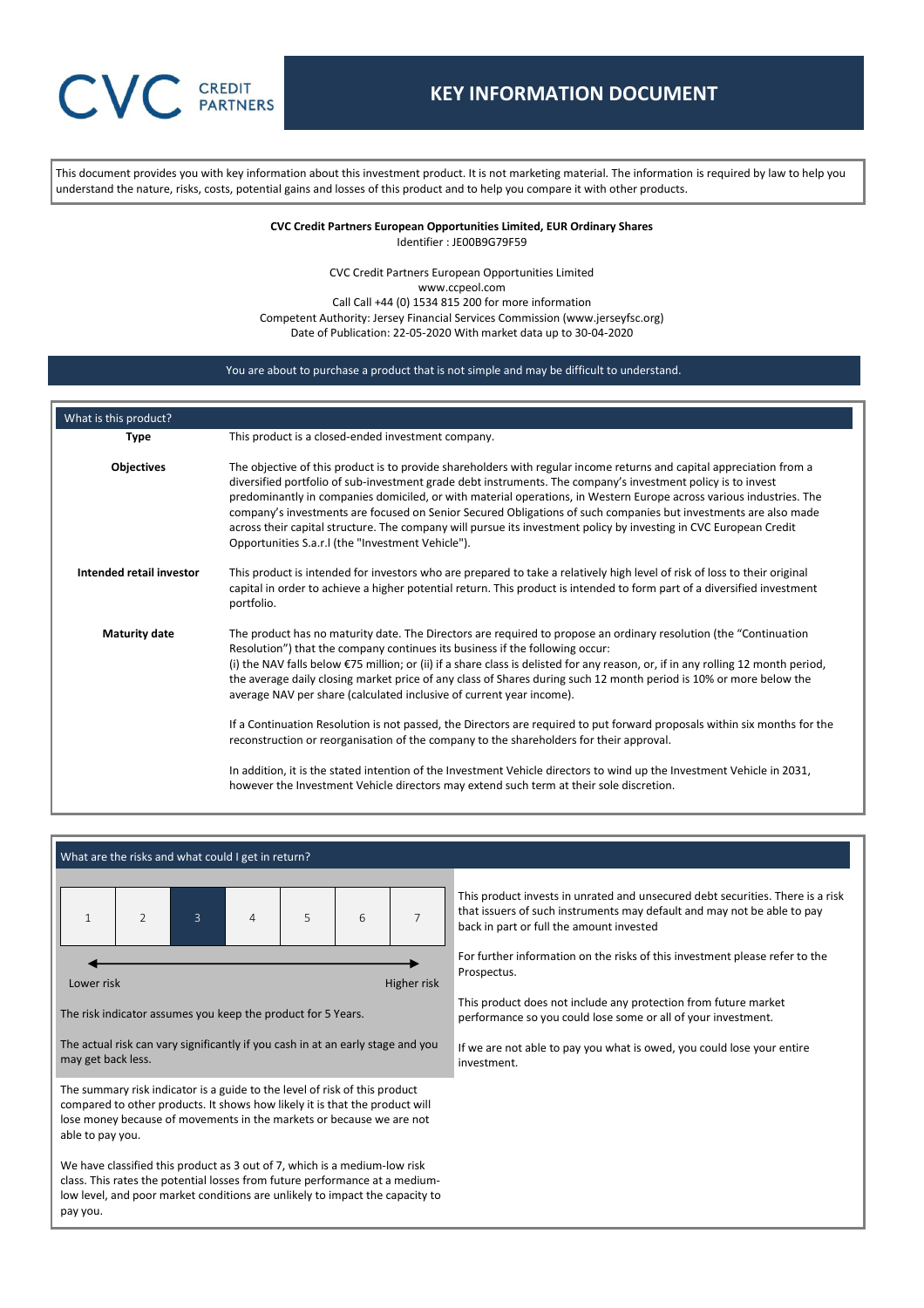| Investment EUR 10,000  |                                     |           |           |           |
|------------------------|-------------------------------------|-----------|-----------|-----------|
| <b>Scenarios</b>       | 1 Year                              | 3 Years   | 5 Years   |           |
| <b>Stress scenario</b> | What you might get back after costs | 608.08    | 6,352.20  | 5,513.30  |
|                        | Average return each year            | $-93.92%$ | $-14.04%$ | $-11.23%$ |
| Unfavourable scenario  | What you might get back after costs | 7,624.00  | 5,885.40  | 4,786.20  |
|                        | Average return each year            | $-23.76%$ | $-16.20%$ | $-13.70%$ |
| Moderate scenario      | What you might get back after costs | 9,595.90  | 8,732.90  | 7949.00   |
|                        | Average return each year            | $-4.04%$  | $-4.42%$  | $-4.49%$  |
| Favourable scenario    | What you might get back after costs | 11,847.20 | 12,710.70 | 12,949.60 |
|                        | Average return each year            | 18.47%    | 8.32%     | 5.31%     |

This table shows the money you could get back over the next 5 Years, under different scenarios, assuming that you invest EUR 10,000.

The scenarios shown illustrate how your investment could perform. You can compare them with the scenarios of other products.

The scenarios presented are an estimate of future performance based on evidence from the past on how the value of this investment varies, and are not an exact indicator. What you get will vary depending on how the market performs and how long you keep the investment/product.

The stress scenario shows what you might get back in extreme market circumstances, and it does not take into account the situation where we are not able to pay you.

The figures shown include all the costs of the product itself, but may not include all the costs that you pay to your advisor or distributor. The figures do not take into account your personal tax situation, which may also affect how much you get back.

# What happens if CVC Credit Partners European Opportunities Limited is unable to pay out?

The company's shares are listed on the Premium segment of the London Stock Exchange's main market. Should the company be liquidated, the amount you receive for your holding will be based on the value of assets available for distribution after all other liabilities have been paid. Shareholders in this company do not have the right to make a claim to the Financial Services Compensation Scheme or any other compensation scheme in the event that the company is unable to pay out.

## What are the costs?

The Reduction in Yield (RIY) shows what impact the total costs you pay will have on the investment return you might get. The total costs take into account one-off, ongoing and incidental costs.

The amounts shown here are the cumulative costs of the product itself, for three different holding periods. They include potential early exit penalties. The figures assume you invest EUR 10,000. The figures are estimates and may change in the future.

## **Costs over time**

The person selling you or advising you about this product may charge you other costs. If so, this person will provide you with information about these costs, and show you the impact that all costs will have on your investment over time.

The following costs are not included in the entry and exit fee calculation: broker commission, entry and exit charges paid to your fund manager, platform fees, mark ups, stamp duty, transaction tax and foreign exchange costs.